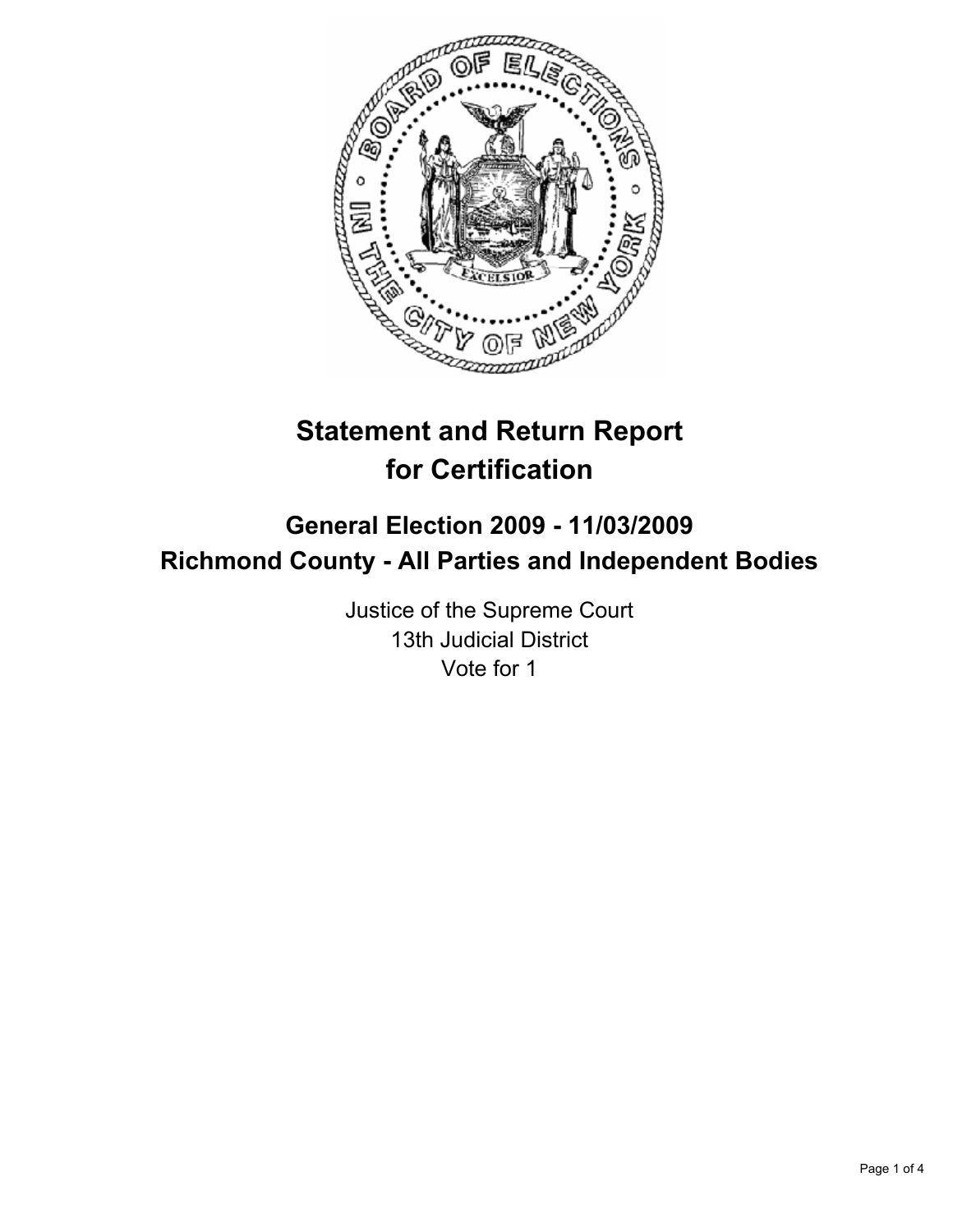

## **Assembly District 60**

| <b>PUBLIC COUNTER</b>         | 14,337 |
|-------------------------------|--------|
| <b>EMERGENCY</b>              |        |
| ABSENTEE/MILITARY             | 510    |
| AFFIDAVIT                     | 99     |
| <b>Total Ballots</b>          | 14,953 |
| PHILIP MINARDO (DEMOCRATIC)   | 4,112  |
| PHILIP MINARDO (REPUBLICAN)   | 5,643  |
| PHILIP MINARDO (INDEPENDENCE) | 611    |
| PHILIP MINARDO (CONSERVATIVE) | 974    |
| <b>Total Votes</b>            | 11,340 |
| Unrecorded                    | 3.613  |

## **Assembly District 61**

| <b>PUBLIC COUNTER</b>         | 21,888       |
|-------------------------------|--------------|
| <b>EMERGENCY</b>              | 114          |
| ABSENTEE/MILITARY             | 630          |
| <b>AFFIDAVIT</b>              | 164          |
| <b>Total Ballots</b>          | 22,796       |
| PHILIP MINARDO (DEMOCRATIC)   | 9,827        |
| PHILIP MINARDO (REPUBLICAN)   | 4,606        |
| PHILIP MINARDO (INDEPENDENCE) | 805          |
| PHILIP MINARDO (CONSERVATIVE) | 1,399        |
| CHARLES TROIA (WRITE-IN)      | 1            |
| JOAN COOGAN (WRITE-IN)        | 1            |
| MICHAEL SANTARELLA (WRITE-IN) | 1            |
| TIMOTHY J. KOLLER (WRITE-IN)  | 1            |
| TIMOTHY M. HOUSTON (WRITE-IN) | $\mathbf{1}$ |
| <b>Total Votes</b>            | 16,642       |
| Unrecorded                    | 6.154        |

### **Assembly District 62**

| PUBLIC COUNTER                | 24,812 |
|-------------------------------|--------|
| <b>EMERGENCY</b>              | 13     |
| ABSENTEE/MILITARY             | 717    |
| AFFIDAVIT                     | 136    |
| <b>Total Ballots</b>          | 25,678 |
| PHILIP MINARDO (DEMOCRATIC)   | 6,151  |
| PHILIP MINARDO (REPUBLICAN)   | 11,371 |
| PHILIP MINARDO (INDEPENDENCE) | 952    |
| PHILIP MINARDO (CONSERVATIVE) | 1,830  |
| RICH KELLEY (WRITE-IN)        |        |
| RJ GUERCIO (WRITE-IN)         | 1      |
| TIM REILLY (WRITE-IN)         | 1      |
| <b>Total Votes</b>            | 20,307 |
| Unrecorded                    | 5,371  |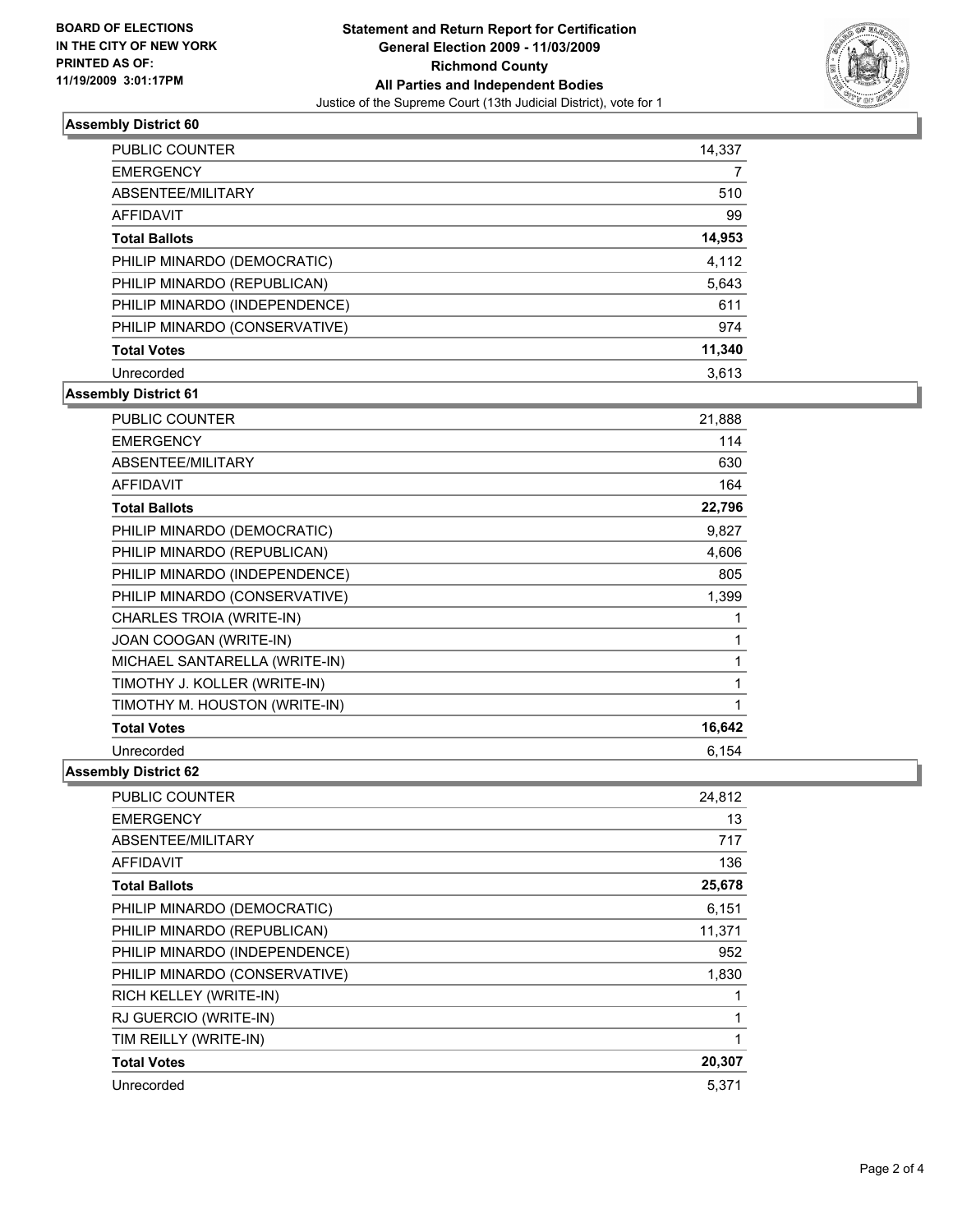

## **Assembly District 63**

| PUBLIC COUNTER                      | 20,647 |
|-------------------------------------|--------|
| <b>EMERGENCY</b>                    | 82     |
| ABSENTEE/MILITARY                   | 611    |
| <b>AFFIDAVIT</b>                    | 121    |
| <b>Total Ballots</b>                | 21,461 |
| PHILIP MINARDO (DEMOCRATIC)         | 7,308  |
| PHILIP MINARDO (REPUBLICAN)         | 7,273  |
| PHILIP MINARDO (INDEPENDENCE)       | 776    |
| PHILIP MINARDO (CONSERVATIVE)       | 1,112  |
| CHARLES MONTGOMERY BURNS (WRITE-IN) |        |
| DAN BONANNO (WRITE-IN)              | 1      |
| JOSEPH ZANCOCCHIO (WRITE-IN)        | 3      |
| WAYNE OZZI (WRITE-IN)               | 1      |
| <b>Total Votes</b>                  | 16,475 |
| Unrecorded                          | 4,986  |